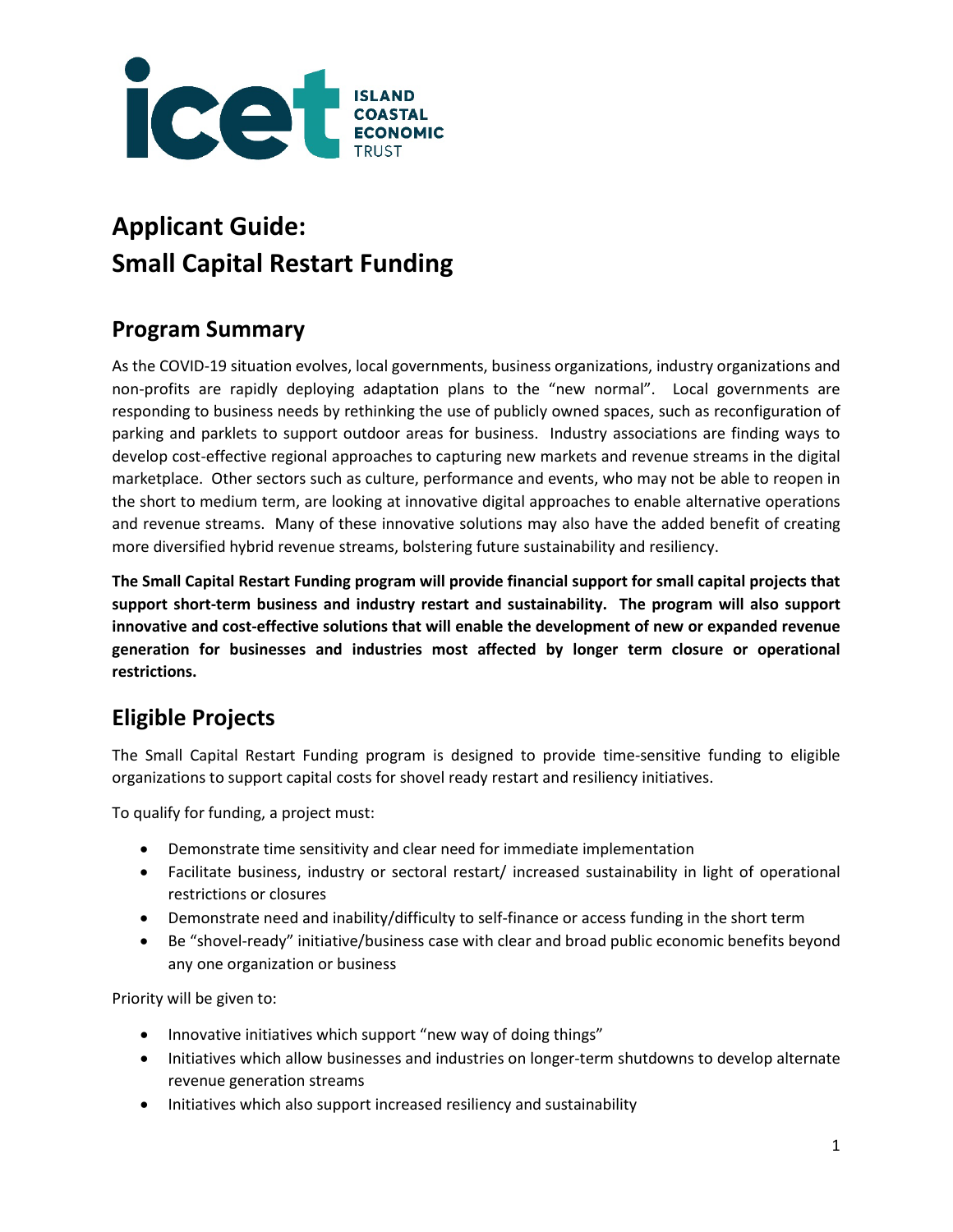# **Eligible Applicants**

- Local governments
- Indigenous communities
- Non profit organizations (including sectoral, business and industry organizations)

All eligible applicants must be located in the **ICET** mandate area.

## **Eligible Costs and Activities**

Eligible costs are direct costs that are reasonable and accurately assessed in the budget. Any expenses incurred prior to project application will not be considered.

Eligible costs can include:

- Standard capital expenditures
- Technology and equipment required for NEW digitally focused revenue generation
- Limited to capital costs purchase, construction and technical installation services

#### **Ineligible Costs and Activities**

Any activity that is not outlined above is not eligible for funding.

This includes:

- Programming, administrative, research, feasibility, project development, engineering, architecture, environmental assessment or any other form of planning costs
- Expenditures that are not required in the short term
- Expenditures that should have been part of normal business operations and planning

#### **Fund**i**ng Terms**

The Small Capital Restart Funding program can contribute a maximum of 50% of the cost of eligible activities to a maximum of \$15,000. All matching funding contributions must be cash; in-kind contributions will not be considered. All other sources of project funding must be confirmed.

In order to ensure transparency and accountability, all other funding contributions for eligible portions of the project must be declared.

#### **Timeline**

Project implementation must begin within 30 days of approval and be completed within 90 days.

#### **Application Process**

Island Coastal Economic Trust is accepting applications on an ongoing basis on a first-come, first-serve basis until the program fully subscribed. When an application is received, ICET staff will review it to ensure it is complete. Applicants will be advised of the status of their application within five business days of a **complete** application.